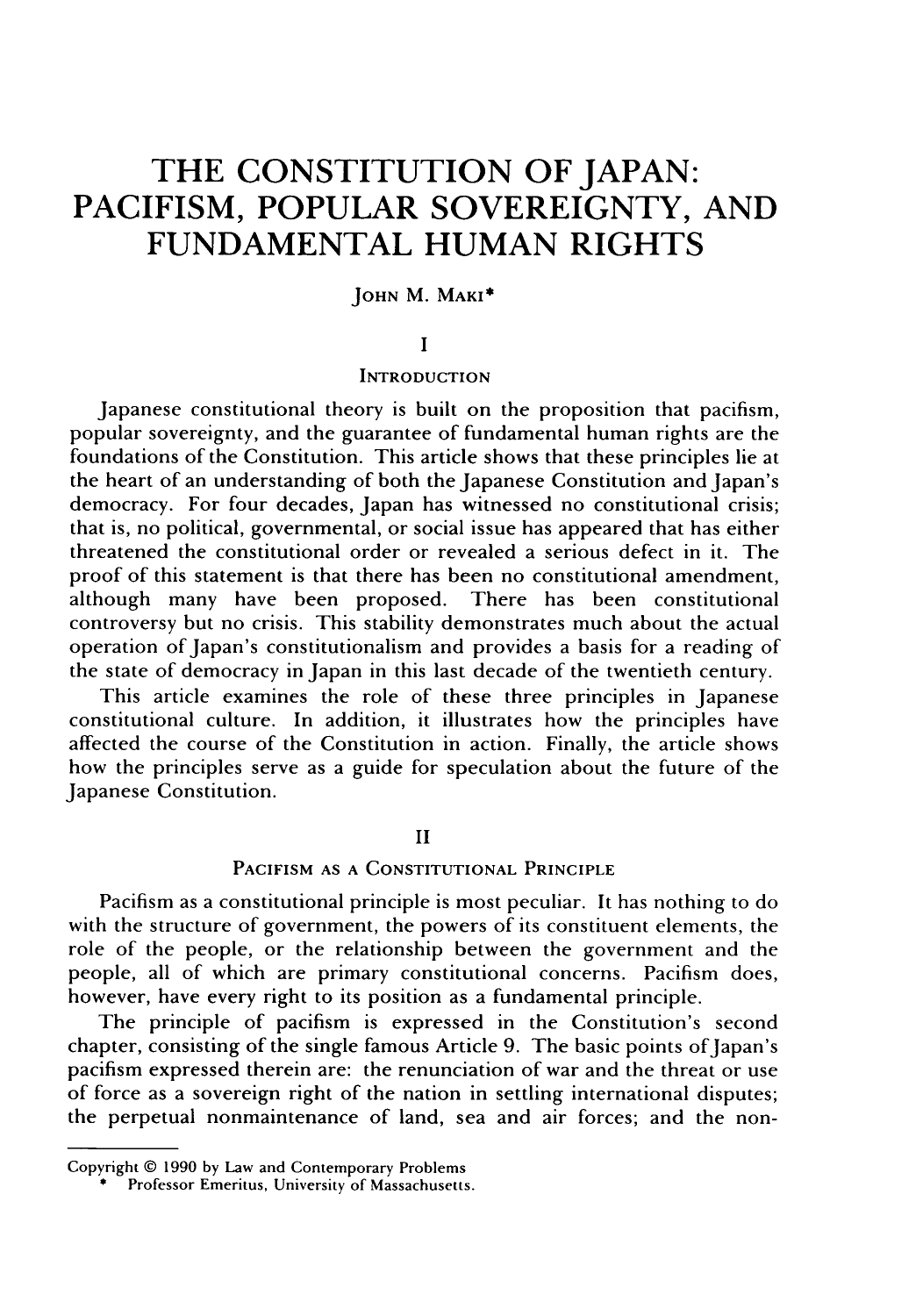recognition of the right of belligerency. Article 9 is buttressed by both Article 66, which requires that the prime minister and all ministers of state be civilians, and the lack of provisions relating to the responsibility of citizens either to bear arms in defense of the nation or to serve in a peacetime militia.

How did such an unequivocal statement of pacifism get into Japan's fundamental law? A great deal of effort has been expended in attempts to ascertain the exact details, but the answer is to be found in the broad picture, not the details. Article 9 arose out of a lost war and a military occupation controlled by a policy calling for a complete disarmament of Japan and, for whatever reasons, determined to bring about a revision of the nation's fundamental law.

It was war that fathered constitutional pacifism in Japan, and it was war that began its erosion. In June 1950, a few weeks after the third birthday of Article 9, the Korean War, a white-hot development of the Cold War, broke out. One side was rabidly anti-communist and the other side fervently communist. One side was supported by American/United Nations armed forces, while the other side was supported by Chinese military forces and the Soviet silent partner. Battles raged only a few hundred miles from Japan, which, by being a vital American base, had become passively involved.

For Japan's pacifism, the result was a departure from both the letter and the spirit of Article 9. With the active encouragement of the United States, the Japanese government took the following steps: First, in 1950, it established the paramilitary National Police Reserve ("NPR"). Then, in 1951, it simultaneously concluded both a general treaty of peace that recognized Japan's inherent right of self-defense and a security treaty with the United States that recognized Japan's right to enter into collective security arrangements and to assume responsibility for its own defense. In 1952, after the Occupation, it converted the NPR into the National Safety Force that would have more obvious military characteristics. Finally, in 1954, it created the present Self-Defense Forces ("SDF").I Although the Japanese government willingly took all of these steps, it was confronted with intense opposition from those concerned with preserving Article 9.

Why has the principle of pacifism survived such considerable pressure? One significant reason is something that did not occur. Fortunately or unfortunately, according to one's own point of view, Article 9 did not include General MacArthur's original recommendation that the proposed constitution contain a renunciation of war "as an instrumentality for settling [Japan's] disputes *and even for preserving its own security.*"<sup>2</sup> That omission opened the way for the development of the official Japanese position that, even though Article

**<sup>1.</sup>** For an account of Japan's rearmament in the early stages of development of the 1947 Constitution, see Maki, *Japan's Rearmament: Progress and Problems*, 8 W. Pol. Q. 545 (1955). The text of the Jieitai H6 (Self-Defense Forces Law) can be found in the current edition of RoPP6 **ZENSHO** (THE COMPLETE SIX CODES), the basic unofficial collection of Japan's national laws.

<sup>2.</sup> **SUPREME** COMMANDER **FOR** THE **ALLIED** POWERS, REPORT OF GOVERNMENT **SECTION,** THE POLITICAL REORIENTATION OF JAPAN, SEPTEMBER 1945 TO SEPTEMBER 1948, at 102 (1949) (emphasis added).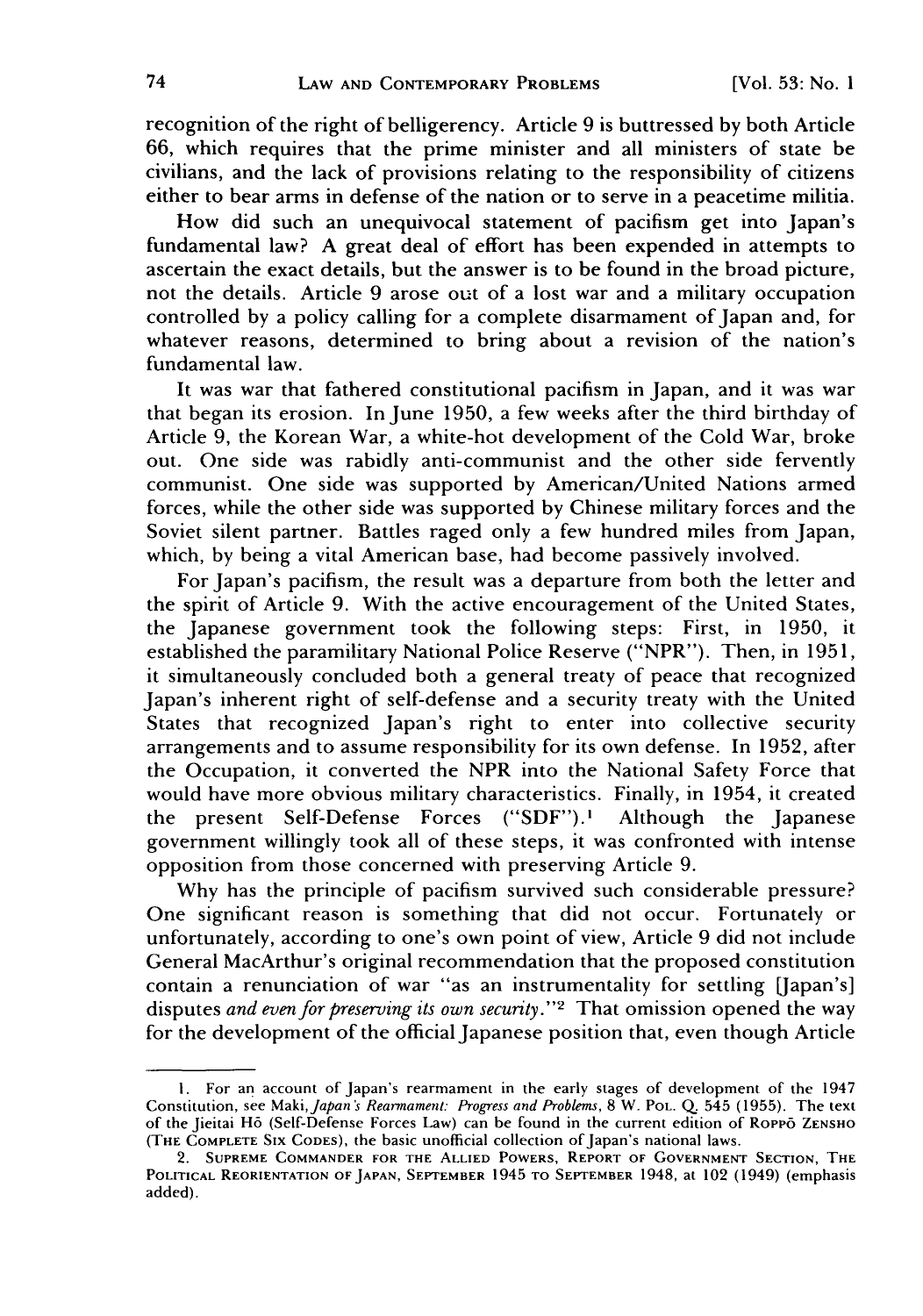Page 73: Winter 1990] PACIFISM, POPULAR SOVEREIGNTY, **AND HUMAN** RIGHTS **75**

9 is silent on the matter, the nation enjoys the inherent right of self-defense, an argument given substance by its inclusion in both the security and peace treaties mentioned above.

The law establishing the SDF carefully avoids open conflict with Article 9. For example, "Ground, Air and Maritime Self-Defense Forces" is a verbal attempt to avoid violation of the Article 9 prohibition against the maintenance of "land, sea, and air forces." Other provisions clearly limit both the SDF's military mission to the defense of the nation through the establishment of firm civilian control over mobilization in emergencies, as well as prohibiting political activity (save voting) by SDF members. <sup>3</sup>

The apparent unconstitutionality of the SDF has not been resolved, but in the first important case involving the problem of national security, the Supreme Court ruled in the famous Sunakawa decision of 19594 that the U.S. security treaty did not contravene Article 9 because the government, in concluding the treaty, and the Diet, in ratifying it, were exercising the inherent right of self-defense. The SDF was not at issue in this case, but the Court's reasoning would seem to apply to it as well as to the security treaty. In addition to using the self-defense doctrine, the Court reasoned that defense measures were acts of state, which were exempt from judicial review unless they were clearly unconstitutional. It seems fairly safe to predict that the Supreme Court will not rule on the constitutionality of the SDF until a concrete legal dispute arises out of the question **Qf** whether the government has developed the strength of the SDF to the point where it is clearly unconstitutional.

Will the SDF ever develop beyond its present defensive state? It may be impossible to predict the answer, but it is possible to sketch out the forces that will influence the direction of the growth of Japanese military strength.

The basic determining factor in the growth of Japan's military strength is the nation's strategic geographic position. The nation's island nature transforms its surrounding seas into a defensive moat. This fact has two major implications for defense. First, Japan has no long land frontiers to defend. Second, any potential invader would have to possess major land, sea, and air forces, as well as the will to suffer the losses that even a limited defense could inflict. Thus, it would appear that the defensive moat creates a difficult problem for a potential invader with a consequent decrease of Japan's defensive problem.

Throughout the first half of the twentieth century, the absence of military power in East and Southeast Asia was an open invitation to an armed and aggressive Japan. Today the situation is dramatically different. Two of Japan's near neighbors and earlier victims--Russia and China-are great military powers. The third near neighbor, Korea, once a defenseless victim,

<sup>3.</sup> Maki, supra note 1, at 555-57.

<sup>4.</sup> Sakata v. Japan (The Sunakawa Case), 13 Keishi 3225 (Sup. Ct., G.B., Dec. 16, 1959). For an English translation of this decision, see J. MAKI, **COURT AND CONSTITUTION IN JAPAN: SELECTED SUPREME COURT DECISIONS** 1948-60, at 289-361 (1964).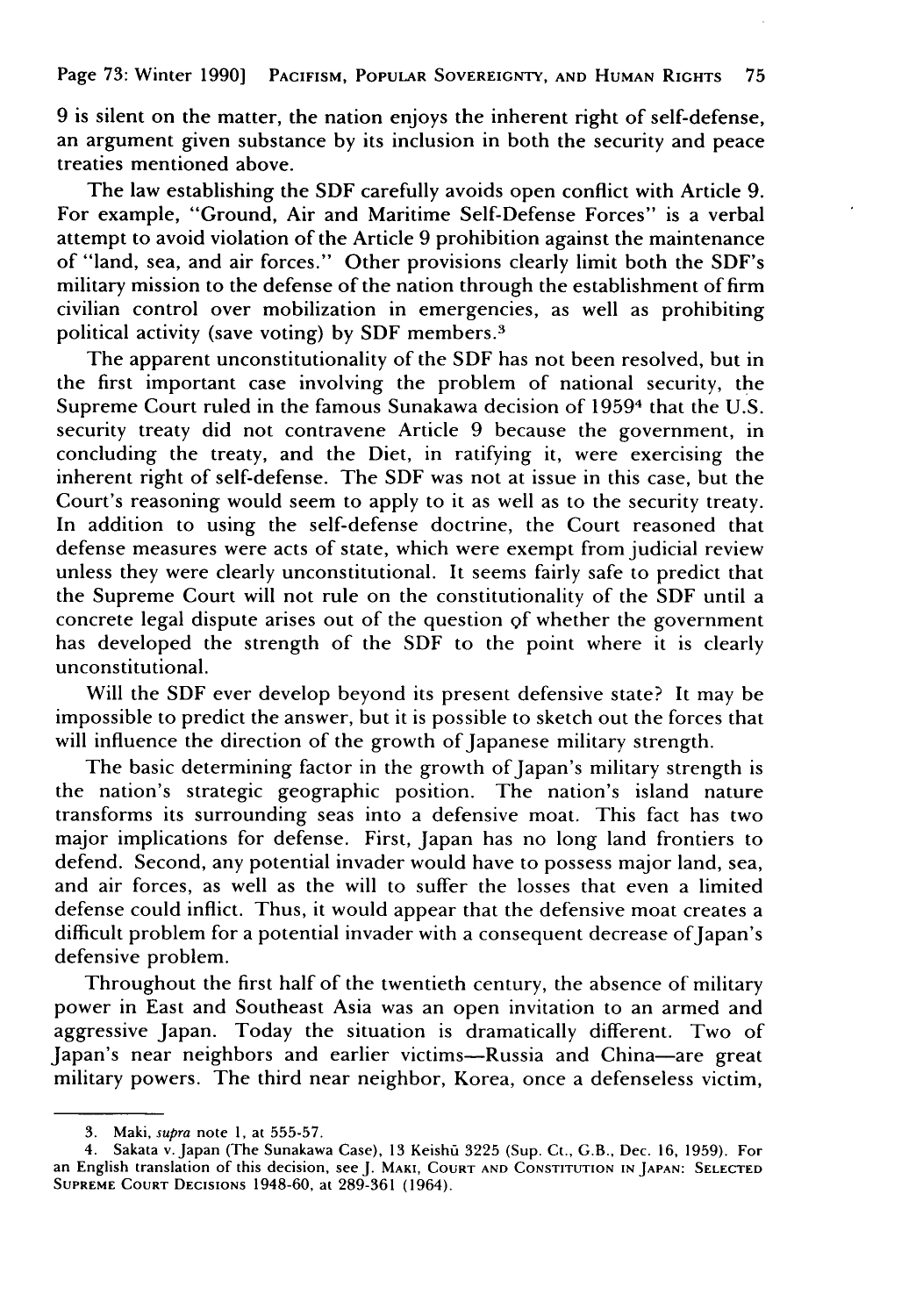now has two military forces, either of which would be a formidable opponent. Such nearby military strength means that if Japan were ever seriously to consider using military force as it once did, it would have to aspire to becoming, again, a military giant.

It would seem that the combination of the defensive moat and the current military superiority of Japan's neighbors will provide some built-in restraints on the growth of the SDF. But at least two other factors operate to limit the growth of the SDF. One factor is that Japan is not attractive as a potential target. The other factor is the memory of Japan's history of aggression.

Japan has none of the traditional attractions for foreign aggression. Its territory is already crowded with people. Its lack of natural resources, once a powerful drive behind its own aggression, is no temptation. The nature of the weapons, both conventional and nuclear, of contemporary war insures that an aggressor would destroy precisely those things it might covet, namely Japan's industry, technology, consumer base, trained labor force, and store of technical and scientific personnel.

The historical memory of the victims of the now-vanished Japanese military provides political, psychological, and economic brakes on the expansion of Japanese military strength. Even after official Japanese apologies for the past, China, Korea, and the southeast Asian nations have reacted vigorously against revisionist accounts of the country's past aggression in Japanese domestic textbooks. Thus, it is easy to imagine their reaction against a significant growth of Japan's military establishment. Japan takes very seriously the fact that yesterday's victims are today's highly valued (and profitable) customers.

Two other external circumstances will help to determine the future of Japan's constitutional pacifism. For more than twenty years, the United States Government has been exerting steady pressure on Japan to assume more responsibility for its own defense. The argument of the United States is simple: The buildup of the SDF will reduce U.S. involvement in Japan's security and, as a consequence, reduce the drain on U.S. military and economic resources. The Japanese government has yielded slowly but apparently not unwillingly, judging by the gradual growth in its defense budget and the lack of contentiousness on its part over the issue. Only future events will determine the degree of continuing pressure by the United States and the consequent impact on pacifism as a principle.

The other circumstance that will help determine the future of Japan's constitutional pacifism is the development of President Gorbachev's twin policies for a reduction of Soviet military power and for a diplomacy of peace. Gorbachev's words have a ring of sincerity long missing from Soviet international discourse, but it remains to be seen whether his words can be converted into credible action. If his words can be converted, they are bound to influence Japanese thinking on security issues.

As important as strategy and external influences are in determining the future of the SDF, the final decision will be made by the Japanese Government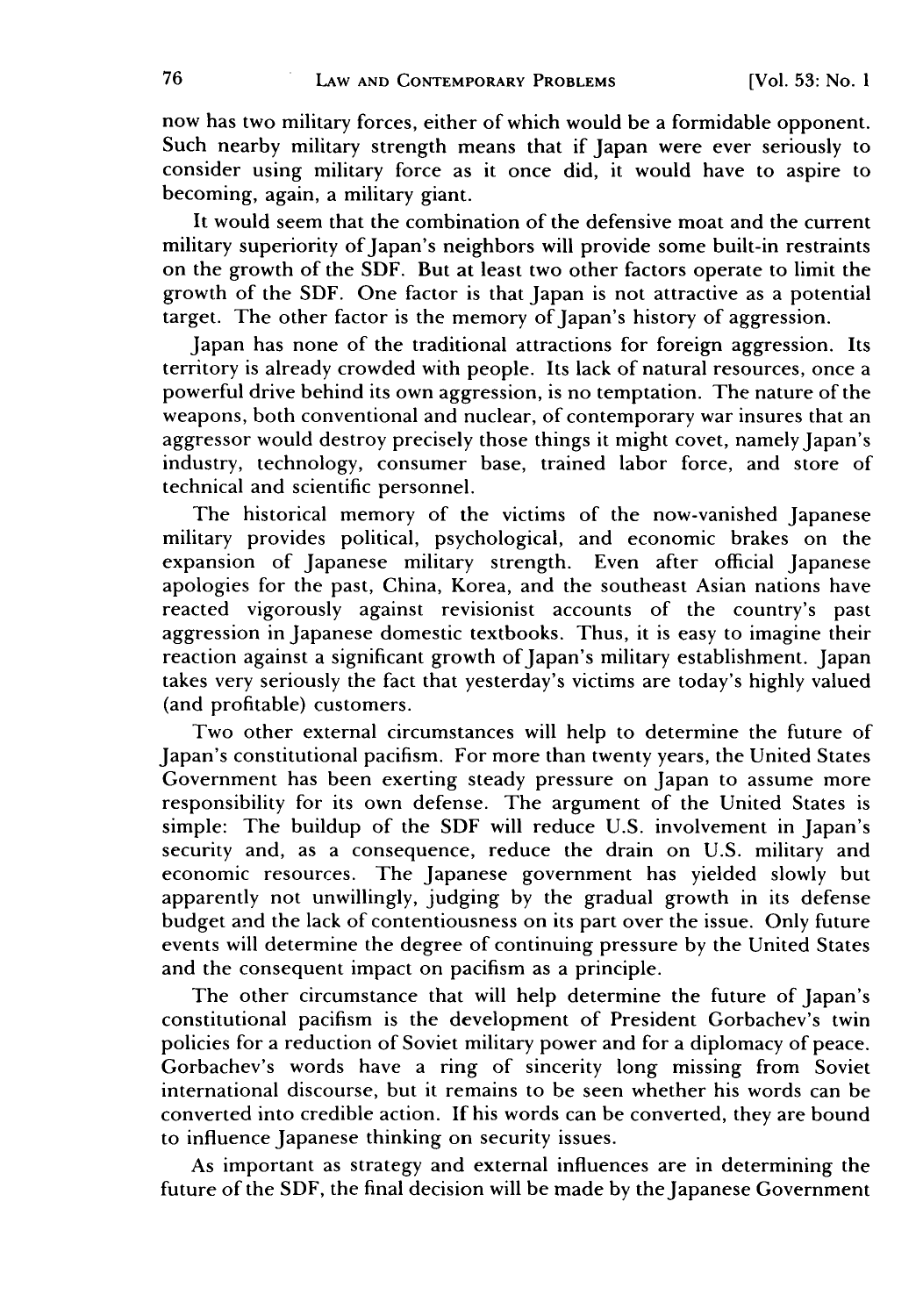and will grow out of domestic, psychological, political, and social considerations. Foremost among these considerations is the deep scar left on the national psyche by the tragedy of the lost war with its suffering, death, and devastation. That is why Article 9 was so warmly received. That is why each erosive step was met with such broad opposition. During the 1980s public opinion polls showed an increase in popular acceptance of both the SDF and the security arrangements with the United States. The real test, however, will come when and if the Japanese Government attempts to advance beyond the current situation.

In spite of the strength of pacifism, there has been a visible, vocal, and persistent countermovement. Many Japanese, both leaders and followers, firmly believe that Article 9 is no more than a humiliating reminder of both the bitterness of a lost war and the disgrace of a military occupation. This attitude has been one of the most powerful motivating forces for those who would revise not only Article 9 but other provisions of the Constitution.

There is no denying the strength of this view and its powerful nationalistic appeal. Those holding this opinion are members of the generation that grew appear. Those notally this equivalent is increased to the set of their youth up between the two world wars and, as a result, were molded in their youth and early adulthood by the militaristic and authoritarian (to say nothing of antidemocratic) content of both indoctrination and propaganda. It can be argued, however, that it is only a matter of time before this generation and its views become a part of an unhappy history.

The disappearance of a generation inevitably raises the question of the successor generation. How will pacifism fare at the hands of a generation that has lived in ignorance of (and freedom from) war? It can be argued that as war vanishes from the collective memory and becomes a matter of words in history without experiential underpinnings, future generations of Japanese will come under the sway of the fatal attraction of war and, as a result, both Article 9 and pacifism will vanish from the national agenda. In rebuttal, it can be argued that Japan alone, among the principal actors on the international scene, has had the happy experience of having escaped war, either civil or international, for almost half a century. It is conceivable, but not guaranteed, that the preservation of the advantages of a warless society may outweigh the dangerous attraction that war seems to hold for humankind.

Japan's recent warless past has had an important consequence in the decoupling of the military from Japanese society, a striking contrast with the situation that existed in the half century between 1895 and 1945. The firm and pervasive interweaving of the old military into Japanese society was one key to an understanding of the old militarism. Neither the SDF nor the military uniform command anything like the prestige, respect, and honor enjoyed by the old and vanished military. In addition, the SDF has been confined to a very small niche in government, politics and, significantly, the national budget.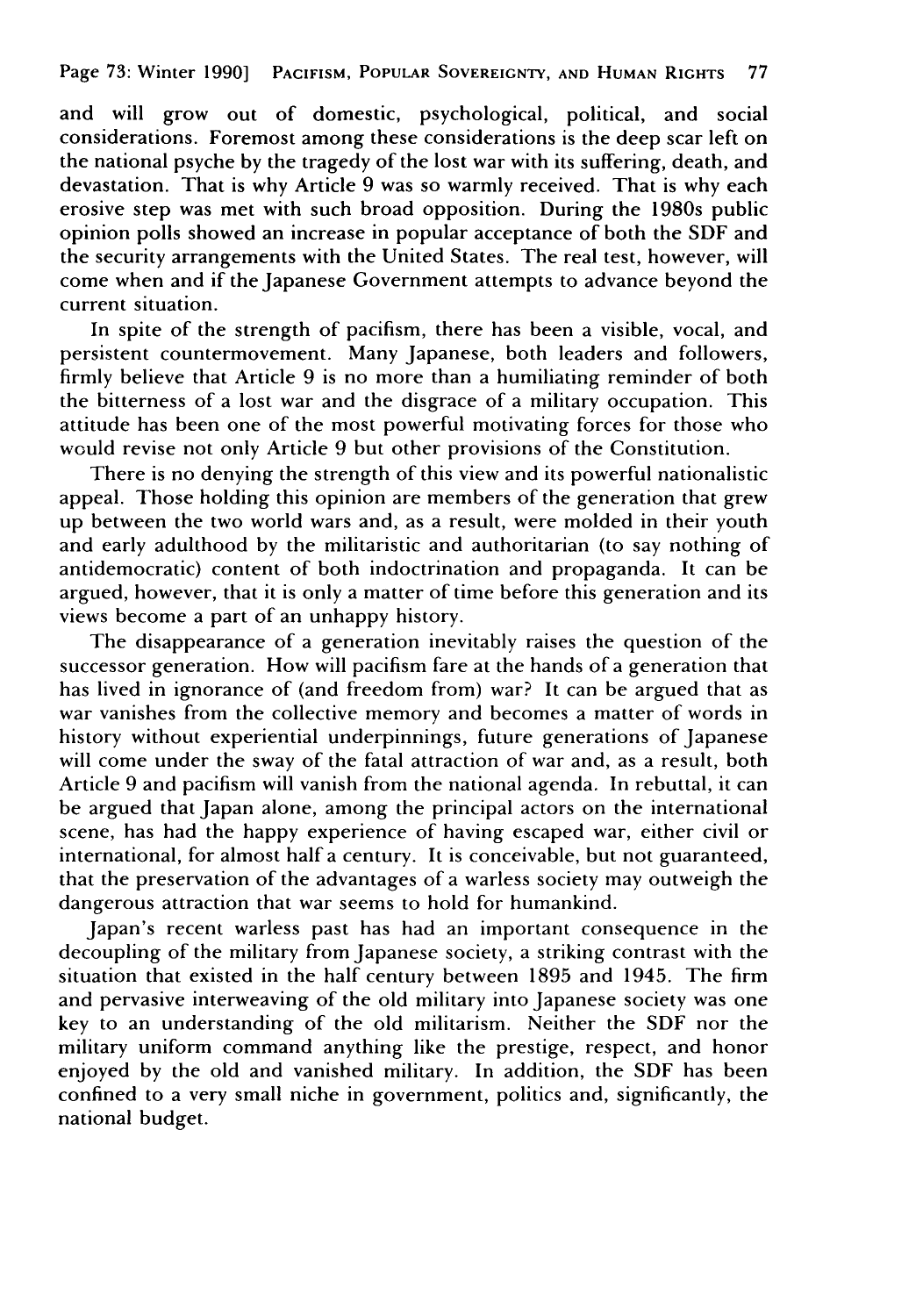Whither pacifism as a constitutional principle? The answer lies in times to come. But the future of pacifism is firmly bound to the fate of both constitutionalism and democracy in Japan.

### III

## POPULAR SOVEREIGNTY As A CONSTITUTIONAL PRINCIPLE

As important as pacifism is as a constitutional principle, popular sovereignty and the guarantee of fundamental human rights determine the essential nature of Japan's democracy. These two principles place Japan squarely in the company of the older democracies of the West to which belongs the honor of having developed the theory, content, and practice of one of the major patterns of government and politics in the modern world.

Popular sovereignty was a concept absent from Japan's historical experience. It is not surprising that it was missing from the Meiji Constitution since its drafters were concerned with making the people the objects of gove.nment under imperial sovereignty, not participants in or molders of government and politics. In order for Japan to become a democracy, it was necessary to devise a fundamental law that would guarantee the people the broadest possible participation in government.

The general principle is stated, without the use of the term, in the preamble to the Constitution:

Government is a sacred trust of the people, the authority for which is derived from the people, the powers of which are exercised by the representatives of the people, and the benefits of which are enjoyed by the people. This is a universal principle of mankind upon which this Constitution is founded.<sup>5</sup>

It is not surprising that this passage looks as though it were translated from a foreign language, as it appeared to both Japanese and foreigners in 1946. The thoughts were indeed strange, even revolutionary, in terms of the history of Japanese political thought. Strictly speaking, however, the preamble's language is mere rhetoric.

The principle of popular sovereignty was stated in the text of the Constitution simply as a subordinate clause in Article 1: "The Emperor shall be the symbol of the State and of the unity of the people, deriving his position from the will of the people with whom resides sovereign power." A revolution was embodied in those brief thirty words. In the Meiji Constitution the emperor was sovereign. From that constitution stemmed the system-authoritarian in 1889 and through almost all the first half of the twentieth century-that made the Japanese people subjects of a godlike emperor.

From the last five words of Article **I** flow all the constitutional provisions that convert the words into the structure of an operating democratic government: fundamental human rights that are indivisibly joined to popular sovereignty; the inalienable right of the people to choose and dismiss public

<sup>5. 1947</sup> CONST. preamble.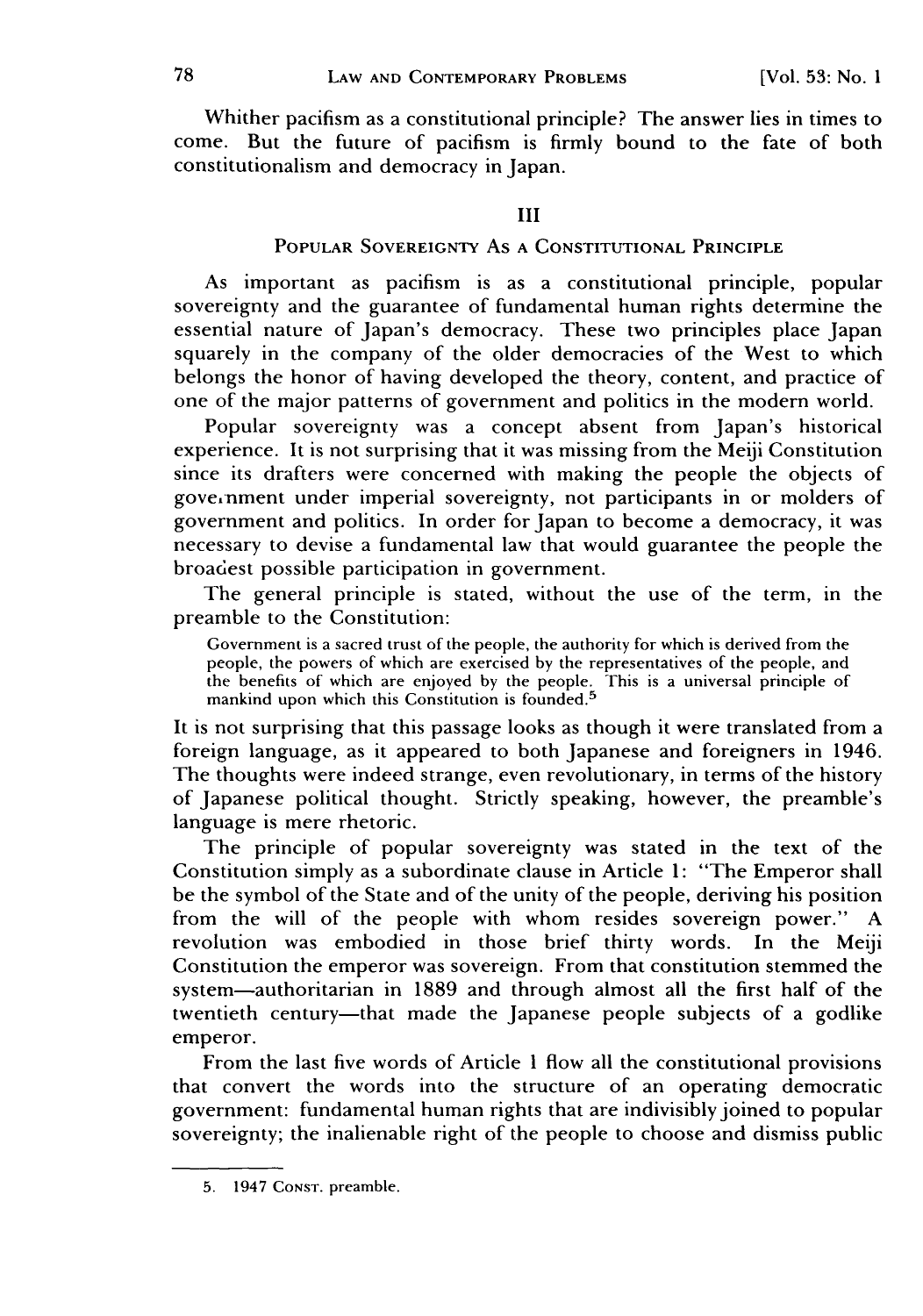officials; universal adult suffrage; the secrecy of the ballot and nonresponsibility for the vote; the right of peaceful petition; the National Diet as "the highest organ of state power";<sup>6</sup> the responsibility of the cabinet to the Diet; the popular review of Supreme Court justices; and an amendment process under which amendments must originate in the Diet and be ratified by the electorate.

This array of provisions clearly places the legislative, executive, and judicial branches of the government under the ultimate control of the people. This control is exercised through free elections in which the citizenry is able to cast its vote without government coercion. In view of the key importance of free elections, it is perhaps odd that they are not explicitly guaranteed. The explicit guarantees of universal adult suffrage, the secrecy of the ballot, nonaccountability for the vote, and such freedoms as assembly, association, and speech, however, constitute a de facto guarantee of free elections.

The history of free elections in Japan since 1946 demonstrates beyond question that there has been no governmental interference in either the elections or their outcomes. The electoral system is unassailably democratic in this sense and stands in striking contrast to authoritarian election systems, including Japan's under the Meiji Constitution.

Popular sovereignty as a system and as created by the provisions summarized above has worked effectively, but there are shortcomings and defects within the system that bear examination. The defects are remediable, however, not crippling.

Although the Diet is "the highest organ of state power,"<sup>7</sup> practice has demonstrated that there is a noticeable gap between principle and reality. First, there is the problem of the bureaucracy, which, of course, is both the body and soul of the executive branch. Although the people have the inalienable right to appoint and dismiss public officials, the bureaucracy consists of a body of individuals who, in the normal course of their operations, are held no more accountable for their official acts than the citizenry is for its vote. The nonelective status of bureaucrats insulates them from the vagaries of politics and, within the limits of official discipline, guarantees them permanent enjoyment of a prestigious career.

It is also frequently pointed out that the bureaucracy wields considerable power through its authority to issue administrative rules, regulations, and opinions. The exercise of this discretionary power is not purely arbitrary. It is authorized by legislation, a demonstration of legislative supremacy. The argument that this legislative check is largely meaningless is not without merit. The fact remains, however, that what is granted by legislation can be taken back by legislation. Thus, the issue here is political, not constitutional.

In general, democratic political systems are characterized by competition between or among a diversity of political parties, which is necessary if there is

*<sup>6.</sup> Id.* **art. 41.**

*<sup>7.</sup> Id.*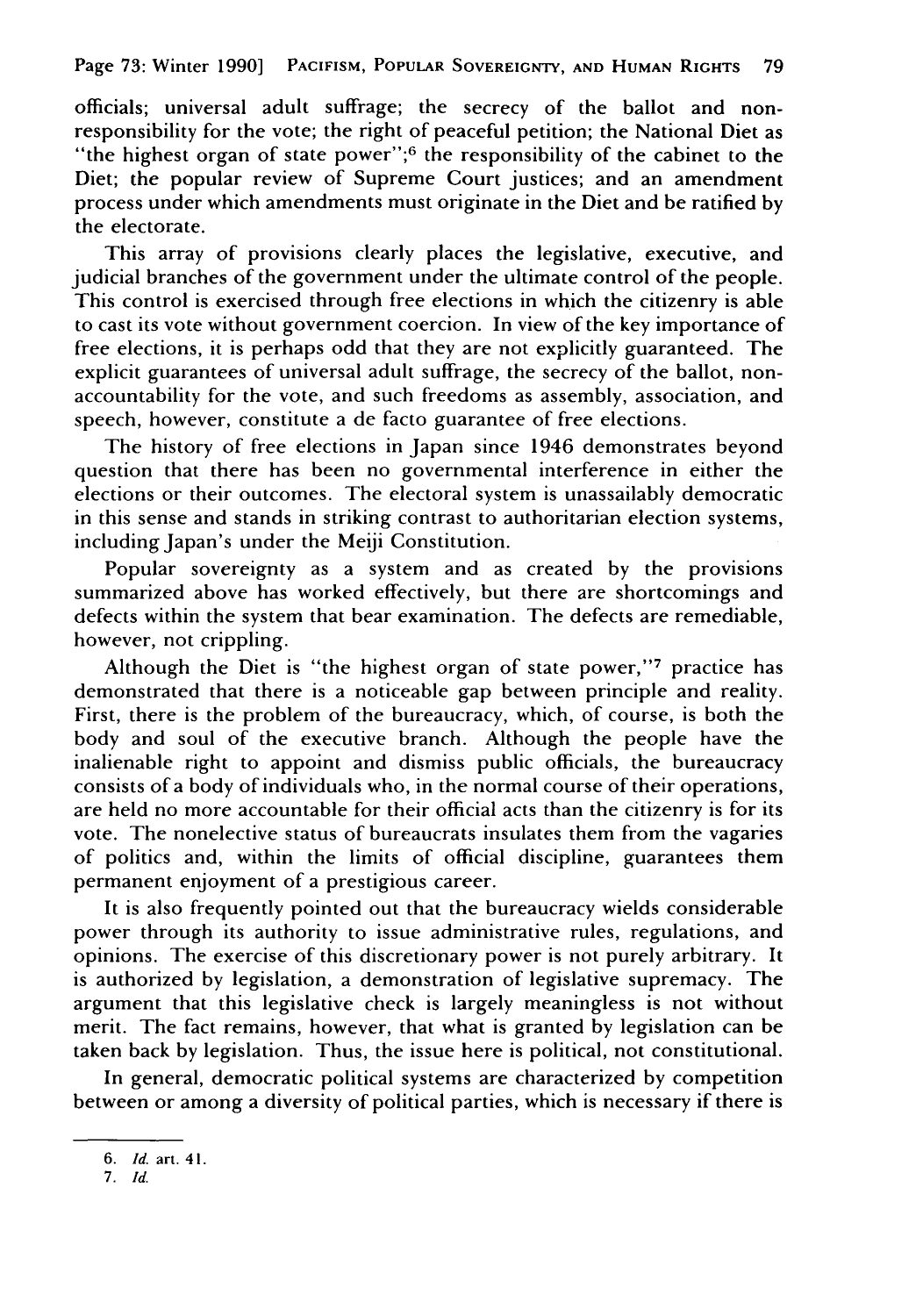to be a peaceful transfer of power through free elections. Japan has been an exception. For more than a third of a century, the Diet has been controlled by the conservative Liberal Democratic Party ("LDP"). Yet, that single party has stayed in power through a series of free elections, a phenomenon that decisively separates Japan from typical single-party systems. For whatever reasons, the Japanese people have chosen to live under a government controlled by the LDP. Although the LDP has not been a party without sin, it has not committed the most unforgivable one under democracy-it has not exercised coercive governmental force to keep itself in power.

Today, the LDP is confronting a critical test. A number of factors have converged to create a situation in which the voters may be at long last prepared to desert the LDP. Such factors include the self-erosive effect of a long, unbroken tenure of power; the tainting effect on virtually the entire LDP leadership of the Recruit scandal (involving the alleged manipulation of its stock by the Recruit Company for the benefit of LDP politicians); the unpopularity of a highly controversial consumption tax both sponsored and enacted by the LDP; and a scandal involving sexual liaisons-not normally a political issue in Japan-of a prime minister who, on appointment, seemed to be one of a very small number of politically safe LDP leaders. The LDP's unprecedented losses in the 1989 House of Councillors election were very substantial straws in the wind. The House of Representatives election, scheduled for early 1990, will determine whether or not the LDP will finally lose its grip on the government.

If the election was simply a means of kicking the rascals out, the result would seem to be a foregone conclusion. But elections call for voting for someone, not simply against someone; what of the opposition? First, the opposition is ideological, consisting principally of two socialist parties, a communist party, and a party regarded as being religiously affiliated. Second, no opposition party has had any experience in running a post-occupation government. The LDP opposition is confronted with a difficult double task of blurring its ideological image and persuading voters to make allowances for inexperience.

A problem closely related to the one-party issue is money politics—not necessarily corruption in either government or politics, but simply the capacity for full coffers to skew the political process. The undeniably conservative nature of the LDP has naturally made it the favorite of business. Japan is not alone among the democracies in being confronted with money politics. Again, this is a political, not a constitutional, problem.

Finally, there is the problem of malapportionment in the Diet. No significant changes have taken place in the apportionment of seats in either house since the system was established in the late 1940s. The snail-like pace of reapportionment, despite the great increase of the urban population, has created serious underrepresentation of urban areas.

Malapportionment, as is true everywhere, is a child of politics. One of the principal bases of LDP power has been the conservative rural electorate.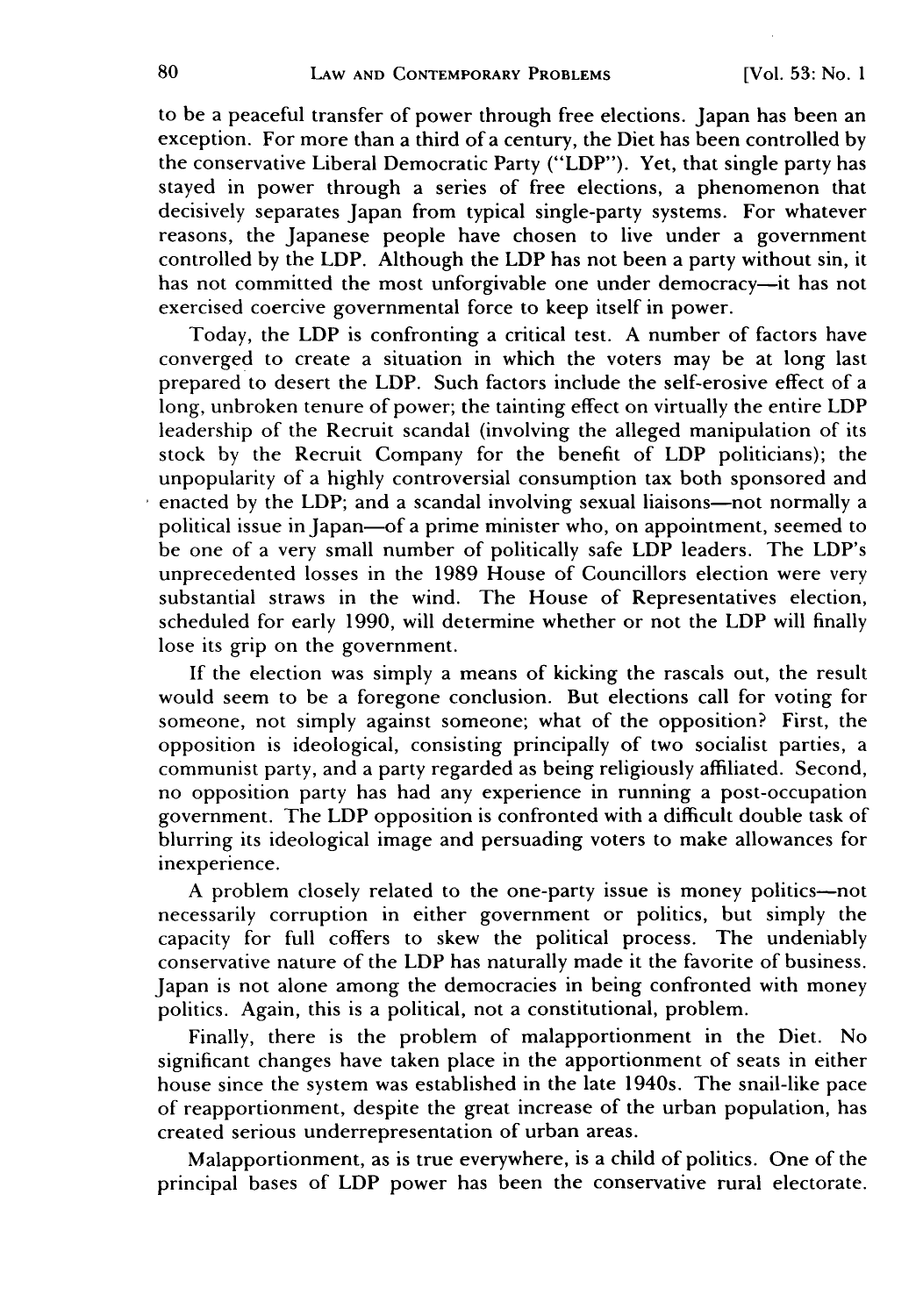Consequently, the LDP has been blind to the necessity for reapportionment, which would have the inevitable result of increasing the seats in the cities, the locus of the opposition's strength. It is difficult to envisage a situation in which reapportionment would result in anything other than the destruction of the LDP domination of the Diet.

Again, malapportionment is a political problem representing an erosion of the principle of popular sovereignty. But there is a considerable gap between erosion and destruction. Judicial decisions, however, have intimated that only political action can remove this defect.

In 1983, the Supreme Court rejected a plea of unconstitutionality involving alleged malapportionment of seats in the House of Councillors, holding that unconstitutionality would arise only when "population changes result in such excessive inequality in the value of votes as might be regarded as completely unacceptable" and when "no countermeasures have been taken within the discretionary power of the Diet after complex and difficult policy deliberations and decisions."<sup>8</sup> The Court seemed to argue that malapportionment should be dealt with as a political matter.

A striking feature of Japan's system of government under popular sovereignty is that it has worked successfully. After more than forty years of experience, not a single grave defect in the structure of government has developed, at least not a defect serious enough to have created the necessity (as distinct from the desirability in the eyes of some) for constitutional amendment.

Under the system, Japan has survived situations of considerable stress, such as the massive demonstrations of 1960 against the U.S. security treaty and the student violence of the late 1960s. Japan also has witnessed an historically unprecedented rise in the level of the people's livelihood. Finally, under the system, Japan has escaped any threat to its national security and has become an economic superpower, resulting in an increase in its international stature. This is not to argue that Japan is perfect, but the government, as a manifestation of popular sovereignty, has managed to deal effectively with the problems of its people.

### IV

## FUNDAMENTAL HUMAN RIGHTS IN JAPAN

An understanding of fundamental human rights is essential in the taxonomy of twentieth century political systems. The guarantee of fundamental human rights is the embodiment of democracy, while the lack of such a guarantee means no democracy. Japan's Constitution, which provides for fundamental human rights, places the country clearly in the democratic

<sup>8.</sup> See Shimizu v. Osaka Election Comm'n (The Osaka Malapportionment Case), 37 Minshai 345 (Sup. Ct., G.B., Apr. 27, 1983). This case will also appear in a volume of Supreme Court decisions edited by Lawrence W. Beer and Hiroshi Itoh.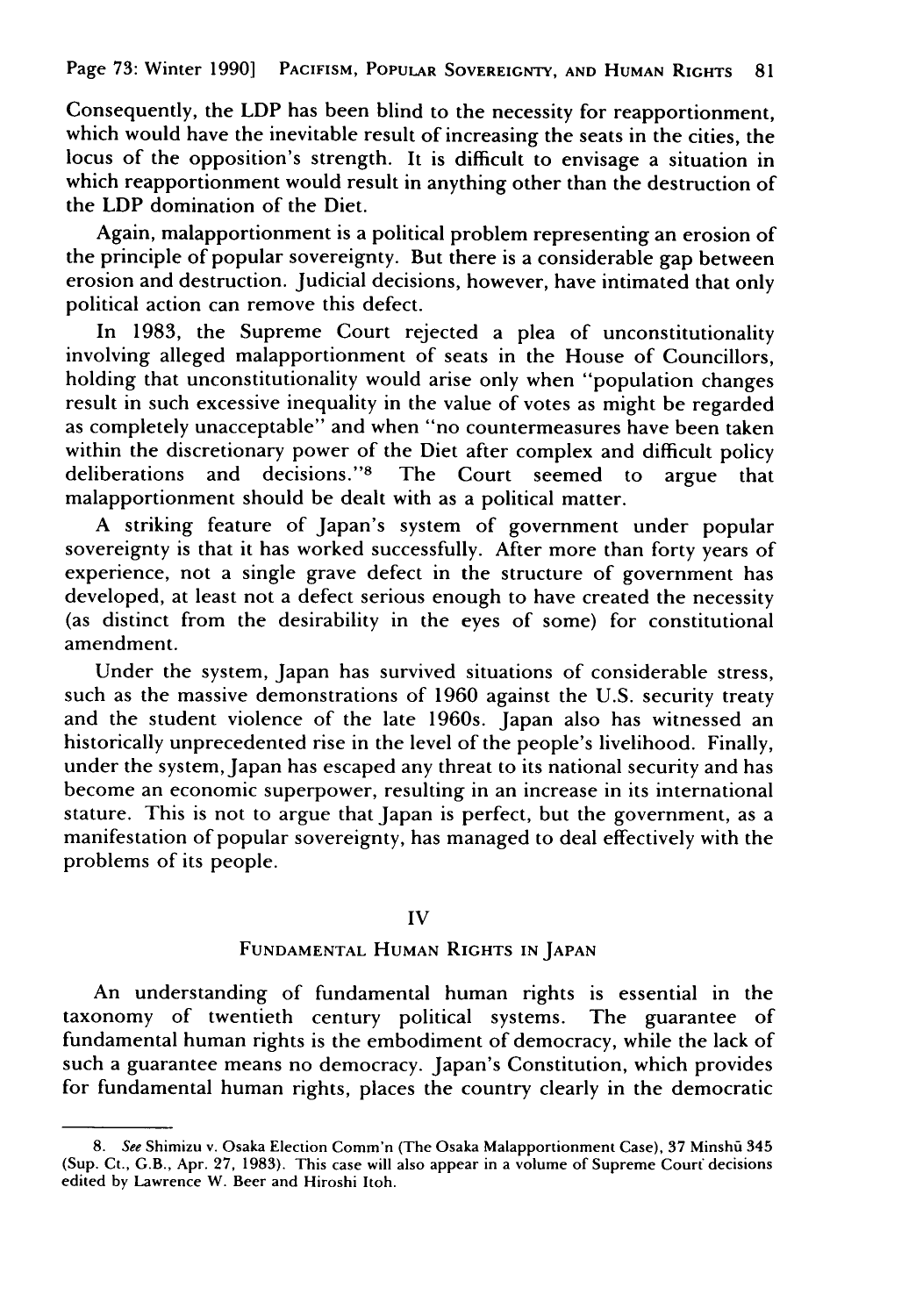camp. The unorthodox manner in which the guarantee of fundamental human rights became a basic constitutional principle requires brief review.

As is true of popular sovereignty, the principle of fundamental human rights had its origins in the military Occupation. An occupation is by nature a most unlikely vehicle for the development of popular sovereignty because it is the negation of freedom, involving as it does the subjugation of the occupied by the occupier. In addition, any military organization is undemocratic because military discipline requires unquestioning obedience and a consequential suppression of individual freedoms. Nevertheless, democratization was one of the basic objectives of postsurrender policy for a defeated Japan.

The nature of the Occupation in 1945 determined that it would be supportive, not suppressive, of democratic tendencies. The fact that the Occupation was overwhelmingly American meant that the American democratic tradition provided the political and psychological coloration of the Occupation. Out of that framework came the Occupation policy of democratization. By accident, the commander-in-chief of the Occupation was a man who, while being the very model of a general, possessed a complex personality, one strand of which was a philosophical conviction that democracy was the most desirable form of government. Finally, staff personnel responsible for carrying out the policy of democratization were themselves the products and representatives of a democratic political society.

Thus, a serendipitous combination of policy, personality, and personnel tempered the military nature of the Occupation and supported the introduction of the principle of fundamental human rights. The implantation of fundamental human rights in the immediate postwar period, then, was facilitated by an occupation that was committed to the destruction of an old authoritarian order intimately linked with war and aggression and inimical to the establishment and guarantee of fundamental human rights. It was in the destruction of the old order that the element of subjugation was most apparent in the Occupation.

That fundamental human rights were not imposed on a defeated, sullen, and resistant Japanese people has been demonstrated by the phenomenally rapid rooting of those rights in Japanese society. If Americans were responsible for introducing fundamental human rights as a basic principle of democratic constitutionalism, then it was the Japanese who in practice adopted and cultivated them and have harvested the fruits.

As is true of popular sovereignty, there is nothing in the centuries of premodern Japanese history that nurtured the concept of fundamental human rights as it has developed in the past few centuries of Western democratic experience. The concept did not appear in Japan until just over a century ago. The Meiji Constitution of 1889 recognized their existence by listing a number of them, which was a huge concession in view of their historical absence from the Japanese political vocabulary; but these rights were not guaranteed. For each right, the Constitution stated that it could be enjoyed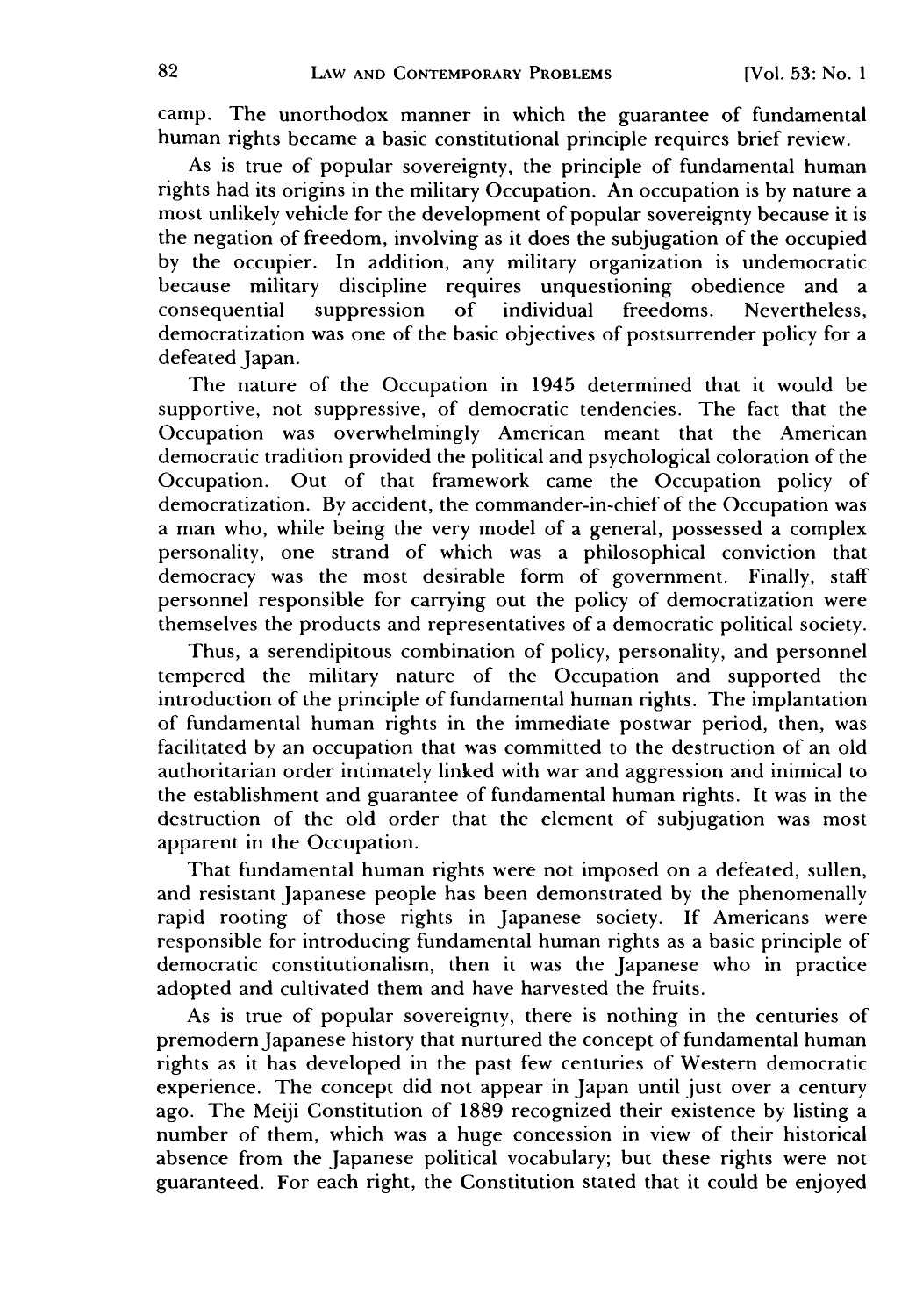only "within the limits of the law," which made restrictions on them constitutional.

Even before the Meiji Constitution, there was a battery of restrictive laws on human rights. From the beginning there was tension between the tiny minority of Japanese who supported the enjoyment of human rights and the existing constitutional (as well as the subsumed political, governmental, and legal) restrictions on them. The restrictions easily prevailed, as illustrated **by** the dark valley of wartime authoritarianism. The destruction of the repression of the old regime cleared the way for the introduction of fundamental human rights.

Central to the creation of a new democratic constitutional order was the recognition of a new role for the individual, not as the passive object of an authoritarian order, but as the active repository of fundamental human rights. The Constitution provides that all of the people "shall be respected as individuals" $\frac{1}{9}$  and be "equal under the law" $\frac{1}{10}$  and shall be free from discrimination "in political, economic or social relations because of race, creed, sex, social status or family origin."" An imposing structure of freedoms and rights is built on this basic framework. The rights to petition and to sue for redress for damages caused by illegal acts of public officials<sup>12</sup> temper the direct impact of government on the private citizen. The Constitution guarantees individuals an impressive list of freedoms, including freedom of thought, religion, assembly, association, speech, press "and all other forms of expression," as well as freedom to choose and change one's residence and occupation and academic freedom.<sup>13</sup> Marriage is based on "equal rights of husband and wife," and laws relating to marriage are to be based on "individual dignity and the essential equality of the sexes."<sup>14</sup>

In the economic sphere, the people have the right "to maintain the minimum standards of wholesome and cultured living" and the right "to an equal education correspondent to their ability."<sup>15</sup> In addition, the right and obligation to work, the right of workers to "organize and to bargain and act collectively," and the right to own and hold property are all guaranteed. <sup>16</sup> Finally, ten Articles<sup>17</sup> protect the rights of those charged with criminal acts.

Although these guarantees might appear to be unrestricted, Article 12 sets forth the responsibilities that accompany the enjoyment of all rights and freedoms. It provides that the freedoms and rights must be maintained **by** "the constant endeavor of the people." In other words, they are not to be

- 12. *Id.* arts. 16, 17.
- **13.** *Id.* arts. **19-23.**
- 14. *Id.* art. 24.
- **15.** *Id.* arts. **25-26.**
- 16. *Id.* arts. 27-29.
- 17. *Id.* arts. 31-40.

<sup>9. 1947</sup> CONST. art. **13.**

<sup>10.</sup> *Id.* art. 14.

**<sup>11.</sup>** *Id.* art. 24.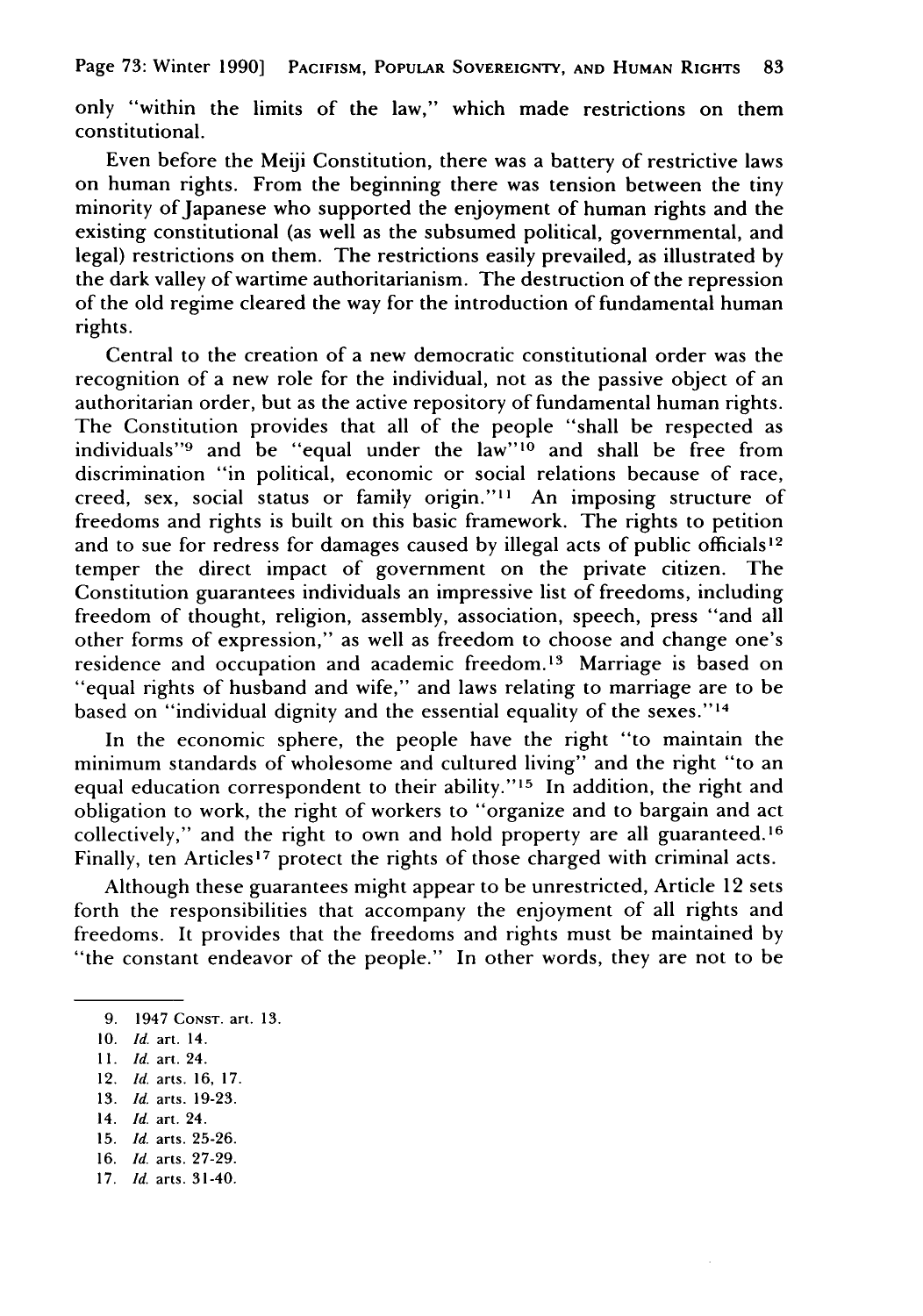accepted passively. This injunction has certainly been heeded, as anyone acquainted with the resistance to constitutional revision is aware.

Article 12 links "constant endeavor" to two potentially restrictive responsibilities. First, the people must refrain from "any abuse of these rights and freedoms." Second, the people must "always be responsible for utilizing them for the public welfare." "Abuse" and "public welfare" are imprecise and elastic terms open to a range of interpretation. Although both are limiting, a narrow interpretation would make them permissive, while a broad interpretation would make them restrictive. "Public welfare" has become constitutional doctrine, but "abuse" has not because it is subsumed under the doctrine of public welfare.

There is no account of how and why the public welfare doctrine was introduced into the Constitution.<sup>18</sup> Hence, the following remarks are only speculative. First, the doctrine may be implicit in democratic theory. It may spring from the fact that human society is made up of individual human beings, and consequently a natural limitation on individual freedom of action is the possibility that it may result in positive injury to fellow individuals or to the collective well-being. Americans involved in the drafting process must have been aware of this limitation on absolute freedom.

On the Japanese side, two other considerations may have led to the inclusion of the public welfare doctrine. First, Japanese history and tradition were lacking an emphasis on the role of the individual. It would have been easy for the Japanese drafters to accept the public welfare limitation as a natural social balance for the rights and freedoms being newly granted. Second, the Japanese individual exists as a part of society in a mutually supportive relationship, not as an isolated individual independent of or resistant to the pressures and responsibility of society.

The lurking danger in the public welfare doctrine is the inherent possibility that it might be used much as a within-the-limits-of-law general and constitutional limitation on the enjoyment of rights and freedoms. This danger, however, has remained submerged.

Lawrence W. Beer, in his monumental study<sup>19</sup> of the freedom of expression in Japan, provides a clear picture of the application of the doctrine in such important areas as the freedoms of speech, assembly, association, and expression. Beer's study shows a sizable collection of limitations on freedoms of expression as they involve specific groups, circumstances, and events. Under democracy, general limitations on basic freedoms are impermissible, but episodic limitations under clearly defined circumstances are a far cry from systematic and systemic suppression of freedom as was the case under the Meiji Constitution.

<sup>18.</sup> Conversation in July, 1989, with Charles L. Kades, former Deputy Chief, GHQ, SCAP (General Headquarters, Supreme Commander Allied Powers, Occupation Headquarters, Tokyo). Kades was a principal in the drafting of the 1947 Constitution.

**<sup>19.</sup>** L. **BEER,** FREEDOM **OF EXPRESSION IN JAPAN:** A **STUDY IN COMPARATIVE LAW, POLITICS AND SOCIETY** (1984).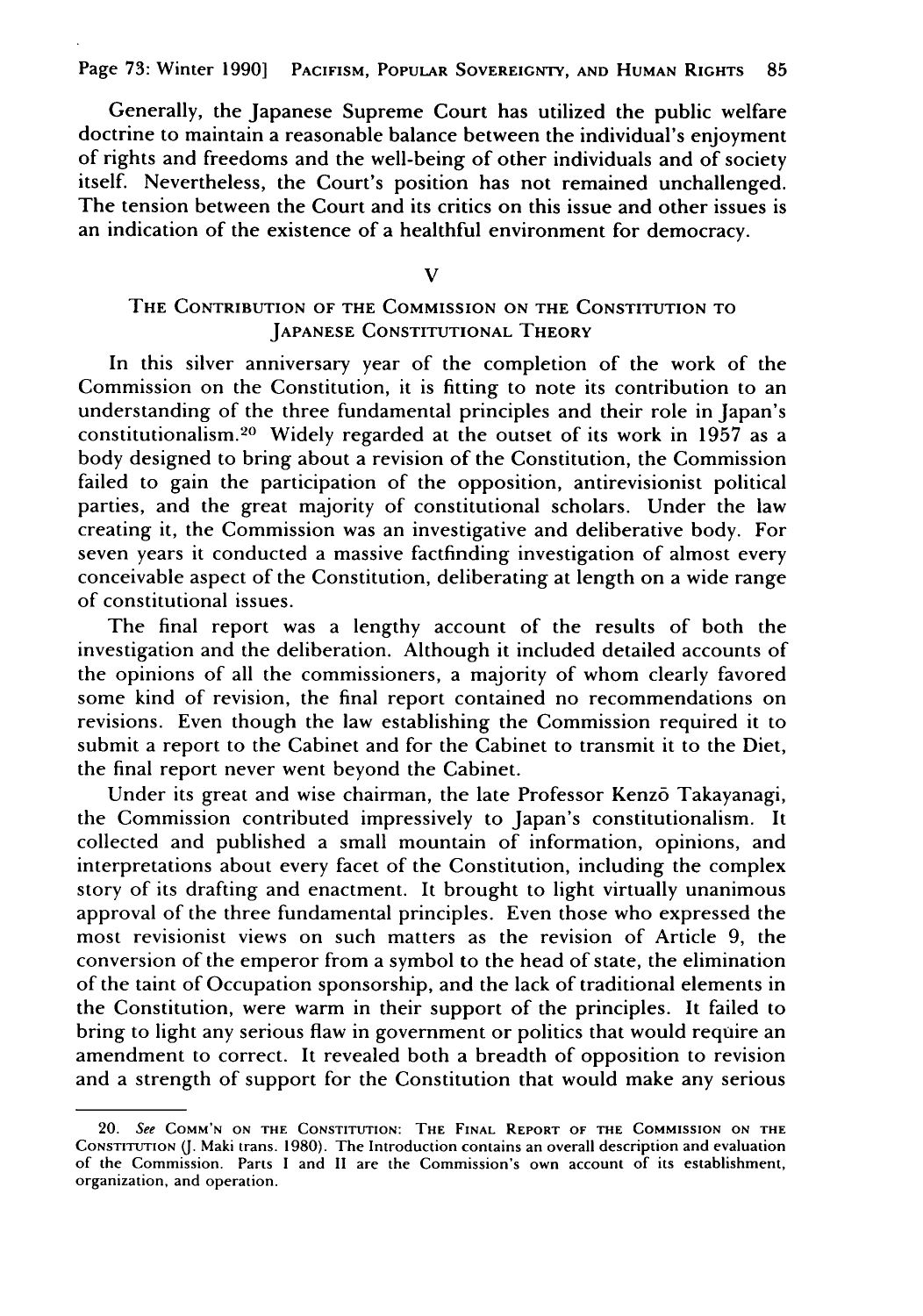move toward revision politically unacceptable. In summary, the Commission's work revealed how firmly the Constitution had been woven in two short decades into the fabric of Japanese society. Nothing has occurred in the intervening quarter of a century to alter that conclusion.

#### VI

### **CONCLUSION**

Pacifism, popular sovereignty, and the guarantee of fundamental human rights have served the nation well. Pacifism, coupled with powerful assistance from an international situation that has not produced a credible threat to Japan's security, has spared the country involvement in war and the staggering costs of becoming a military superpower, thus freeing resources for the betterment of national life. Popular sovereignty has resulted in a system of government and politics that has maintained domestic tranquillity, enabled the government to work effectively, if not perfectly, in addressing domestic and foreign problems, and spared the country from the debilitating effects of political instability. Fundamental human rights have permitted both individuals and groups to function with an unprecedented degree of political, social, and economic freedom.

The rhetoric, surely not empty in this instance, of the preamble provides the means for a broader evaluation of the three principles. The Japanese people have not been "visited with the horror of war through the action of government" for virtually half a century. They have preserved their "security and existence" and in the process have come to "occupy an honoured place in international society." Government has been treated as "a sacred trust of the people," in spite of a far from flawless performance, through the firm rejection of revision of its constitutional basis. Political parties, competition among them, and free elections have assured that the government and its leaders have derived "their authority from the people," that the powers of government "are exercised by representatives of the people," and that beyond challenge the benefits of such a government have been "enjoyed by the people."

The three fundamental principles have operated powerfully to make a Constitution, which originated from a military occupation and was based on concepts arising in a radically different political, social, and historical environment, into the broadly accepted and firmly rooted fundamental law of a viable democracy. The people of Japan made the Constitution their own, and thus carried to completion one of the most successful and significant political transformations of the twentieth century.

One determination that has yet to be made is whether the Constitution will endure into the future. We can predict with considerable confidence that as long as the pattern of Japanese national life remains roughly as it has been for the past four decades, the nation will remain stable, and its Constitution will flourish. We cannot predict the shape of the forces that may change the course: the shifting patterns of world politics, both near and far from Japan's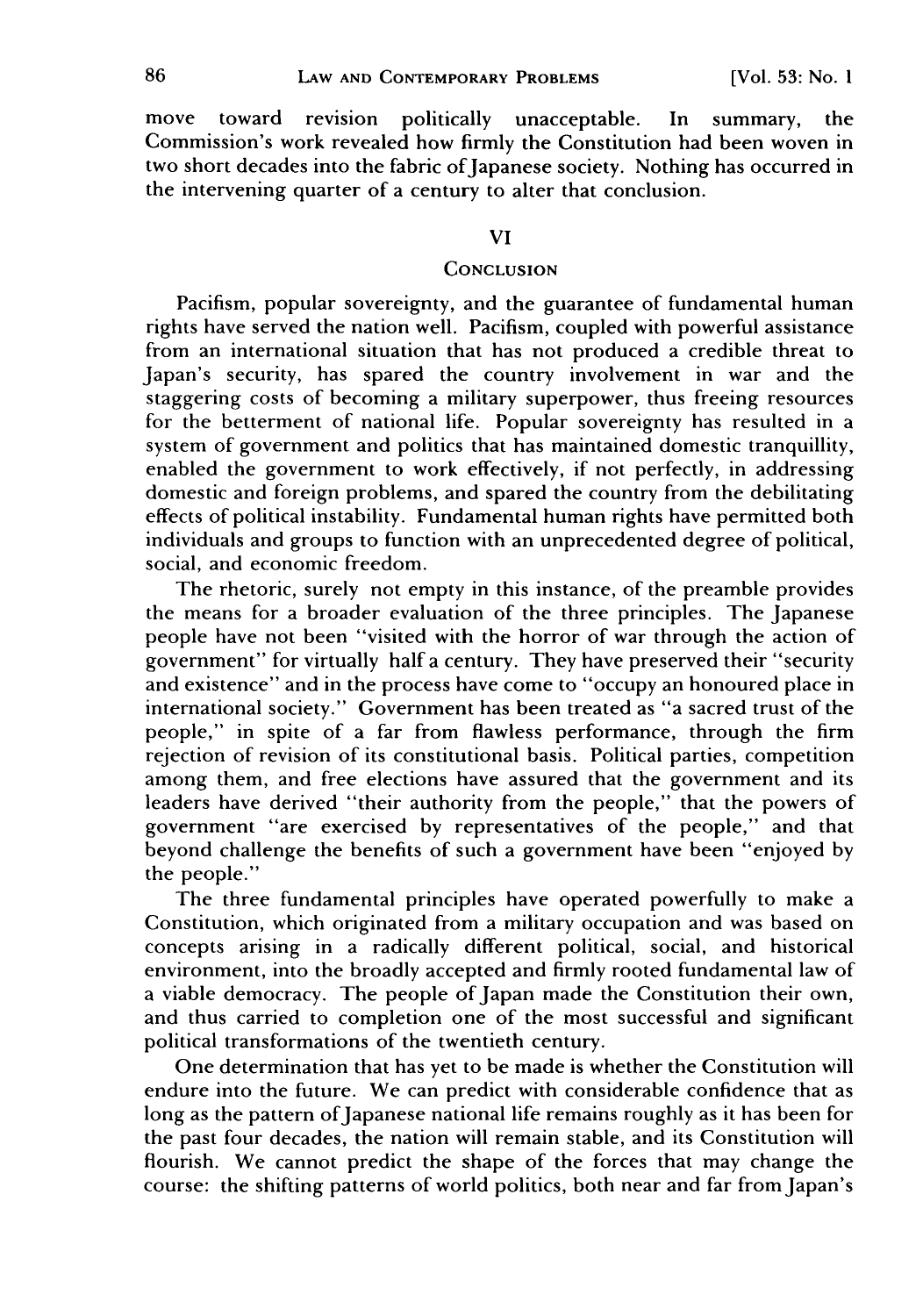Page **73:** Winter **1990] PACIFISM, POPULAR** SOVEREIGNTY, **AND HUMAN RIGHTS 87**

island redoubt; the state of the Japanese and world economies; the social, political, and economic consequences for Japan of the global environmental crisis; and the molding influence on constitutionalism of possible fundamental shifts in the deep currents of Japanese politics.<br>The vear 2005 will be appropriate

The year **2005** will be appropriate for reexamining Japan's constitutionalism. In that year, the Shōwa Constitution will witness its fiftyeighth anniversary, marking the same span of years covered **by** the Meiji Constitution. The national tragedy of a physically and spiritually devastating lost war brought the old constitutional order to an end. It is not unreasonable to hope that the fifty-eighth year of the current constitutional order will witness not a destructive tragedy but a confirmation of the brilliance of the achievement of the Japanese and American founding fathers in building a strong, durable, and democratic Constitution based on pacifism, popular sovereignty, and the guarantee of fundamental human rights.